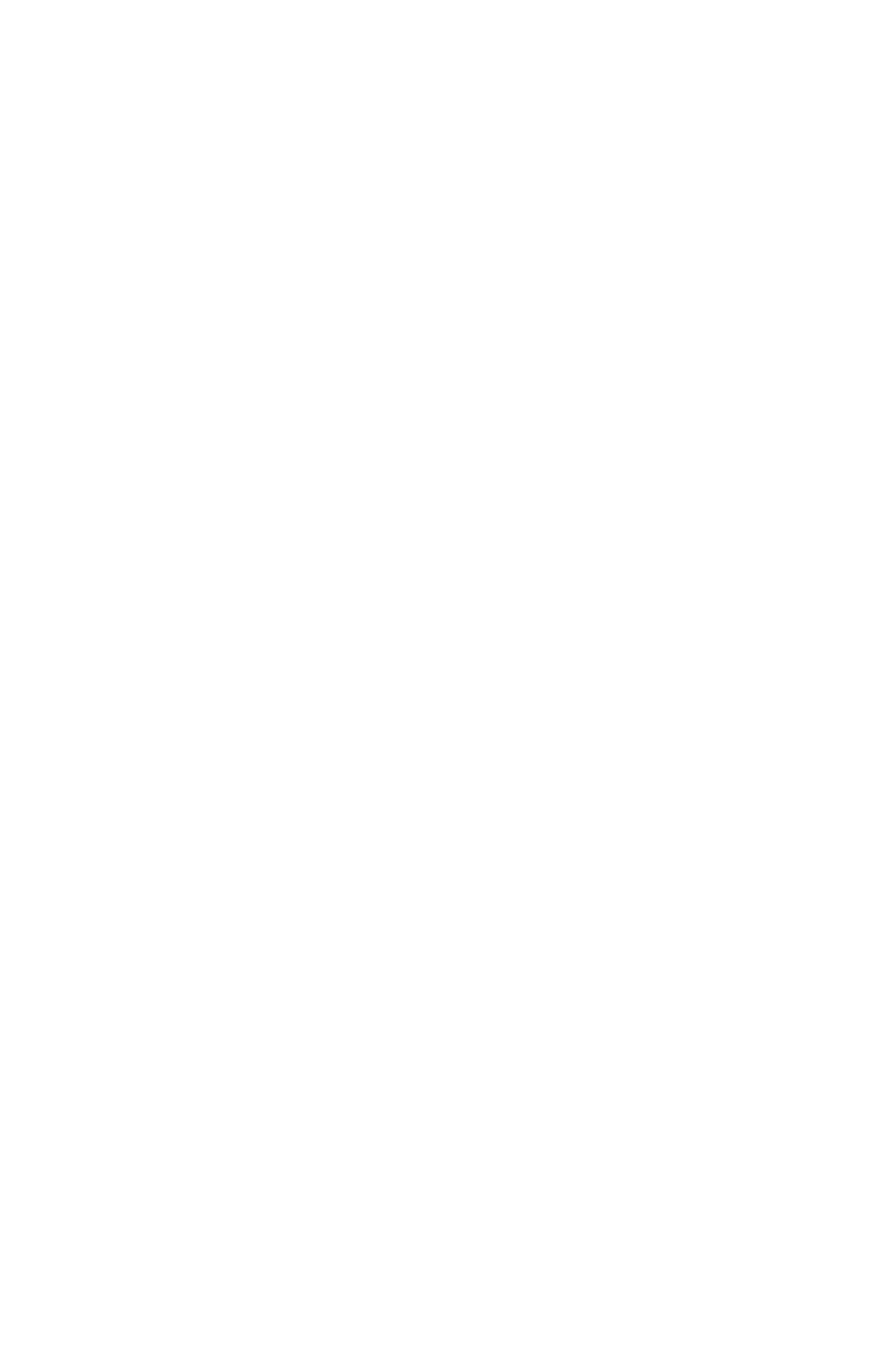## *Artistic & Production*

#### *ARTISTIC & PRODUCTION*

**DIRECTOR** Danielle Cain **ASSISTANT DIRECTOR** Gabe Fernandez **STAGE MANAGER** Carly Bozeman **COSTUME DESIGN** Teresa Kopaz **DIGITAL DESIGN** Raquel Moreno **SOUND DESIGN** Marcedes Clanton **LIGHTING TECHNICIAN** Chris Peterson **CAMERA CREW** Elise Clark **EDITING CREW** Jack Hagerman **TECHNICAL MENTOR** Tony Bish **VIDEO COORDINATOR** Eliza Hemenway **TECHNICAL DIRECTOR** Theo Bridant **DRAMATURG** Avery Flasher-Duzgunes **DRAMATURG MENTOR** Scott Horstein **SPECIAL THANKS** Noah Hewitt, Christine Cali

#### *ACTING ENSEMBLE*

Mariah Forster Katie Goff Julianna Hakopian Maya Pratt-Bauman Daija Temple Phi Tran Annaliese Van Sickle Robert Wiles Deaj Williams

"365 Days/365 Plays (One-Act)" is presented by arrangement with Concord Theatricals on behalf of Samuel French, Inc. http://www.concordtheatricals.com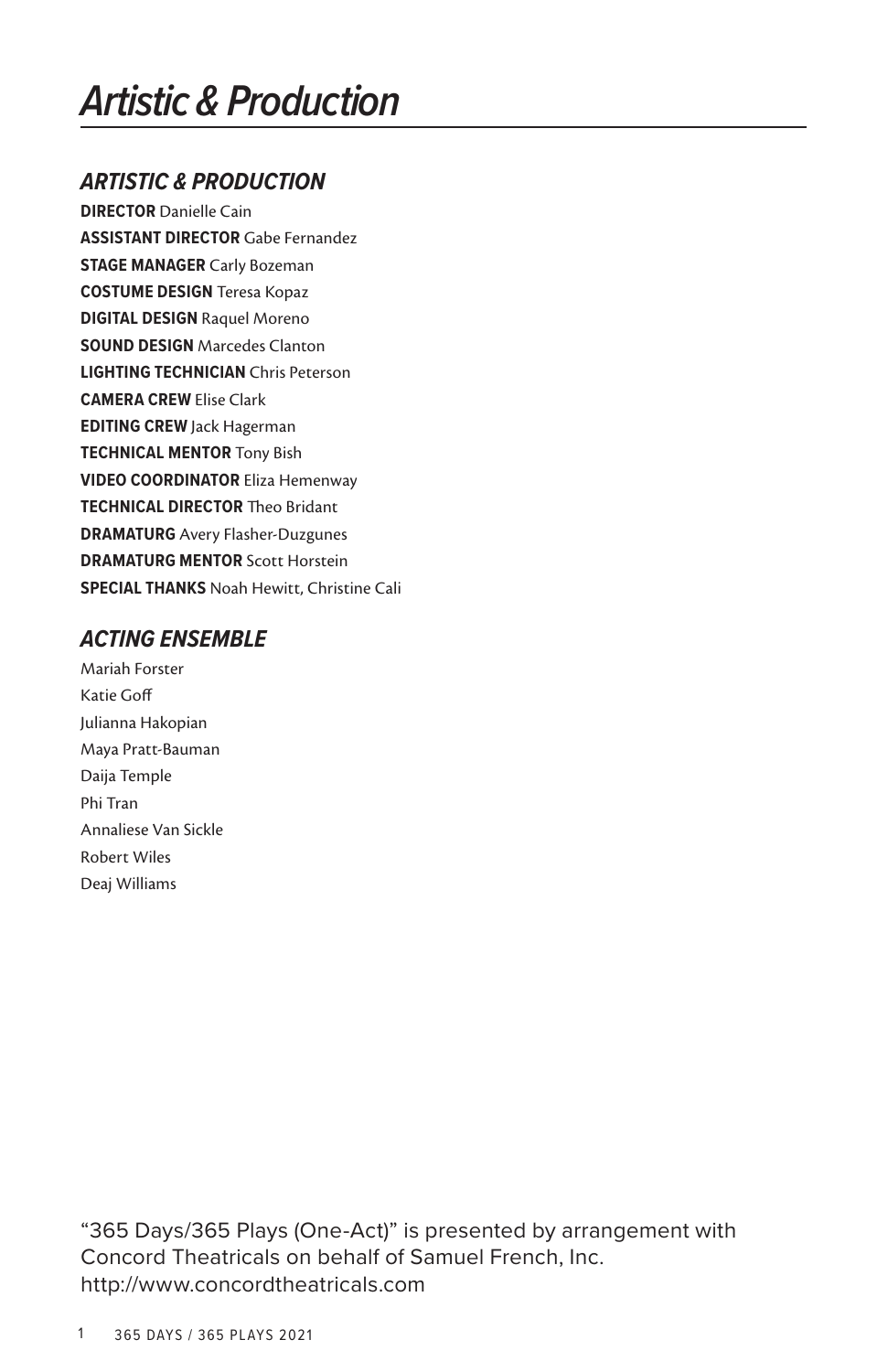#### *Inaction in Action - tasks must be completed*

Full ensemble

# *Start Here*

**KRISHNA** Deaj WIlliams **ARJUNA** Maya Pratt-Bauman

#### *Veuve Clicquot*

**CONDEMNED** Robert Wiles **WAITER** Annaliese Van Sickle **CHORUS OF MURDERED WOMEN** Daija Temple, Katie Goff, Mariah Forster, Maya Pratt-Bauman, Julianna Hakopian

#### *The Ends of the Earth - a throng chases a man*

**MAN** Phi Tran **THRONG** Mariah Forster, Katie Goff, Julianna Hakopian, Maya Pratt-Bauman,Daija Temple, Annaliese Van Sickle, Deaj Williams

## *The Executioner's Daughter*

**EXECUTIONER** Katie Goff **PRISONER** Mariah Forster **GUARD** Maya Pratt-Bauman

#### *Beginning, Middle, End*

**TRADITIONALIST** Julianna Hakopian **FRESH ONE** Daija Temple **RIOT POLICE** Mariah Forster, Katie Goff, Annaliese Van Sickle

#### *Hole - a man digs a hole with great relish, a woman climbs out of the hole with a*

*suitcase* **WOMAN** Deaj Williams **MAN** Robert Wiles

#### *Jaywalking*

**1** Mariah Forster **2** Annaliese Van Sickle

## *The Great Depression*

**ONE** Maya Pratt-Bauman **OTHER ONE** Phi Tran

## *Empty*

**1** Julianna Hakopian **2** Robert Wiles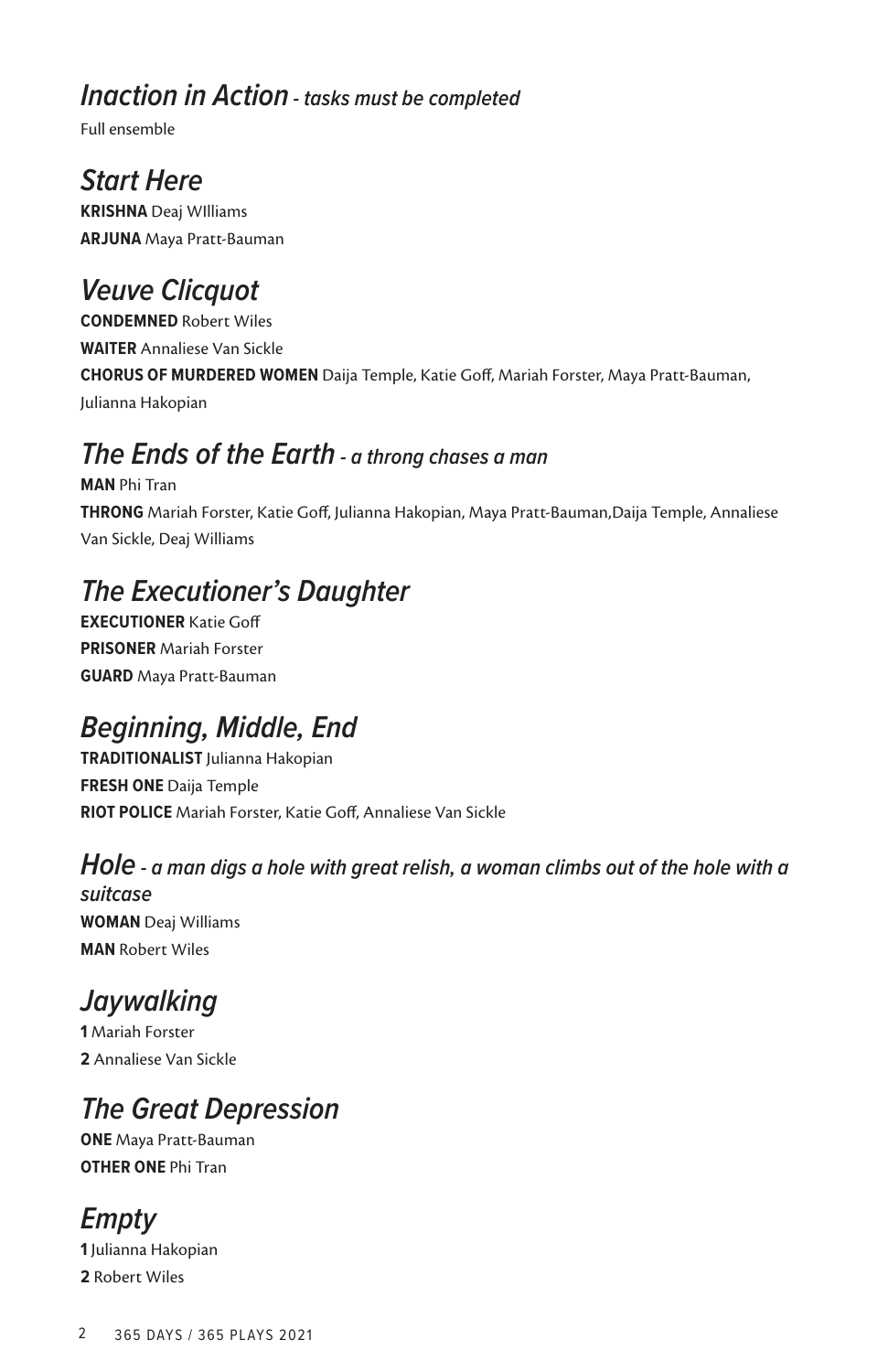*Burning* **MAN** Daija Temple **WOMAN** Mariah Forster

#### *The Leaving*

**OTHER** Katie Goff **ONE** Annaliese Van Sickle

## *FedEx to My Ex*

**THINKER** Phi Tran **WOMAN** Julianna Hakopian **CLERK** Katie Goff

#### *First Beginning - watching a performance that includes a crash of cymbals, a fanfare of a 1000 sounds, and a galactic explosion*

**1** Katie Goff **2** Mariah Forster

*Supersize* **MAN** Maya Pratt-Bauman **SIGNER** Deaj Williams

#### *Decoy*

**WOMAN** Daija Temple **MAN** Robert Wiles **OTHER WOMAN** Julianna Hakopian **WIPERS** Mariah Forster, Katie Goff, Maya Pratt-Bauman, Phi Tran, Annaliese Van Sickle, Deaj Williams

#### *Drag*

**MAN** Julianna Hakopian **WOMAN** Deaj Williams

#### *Action in Inaction*

Full ensemble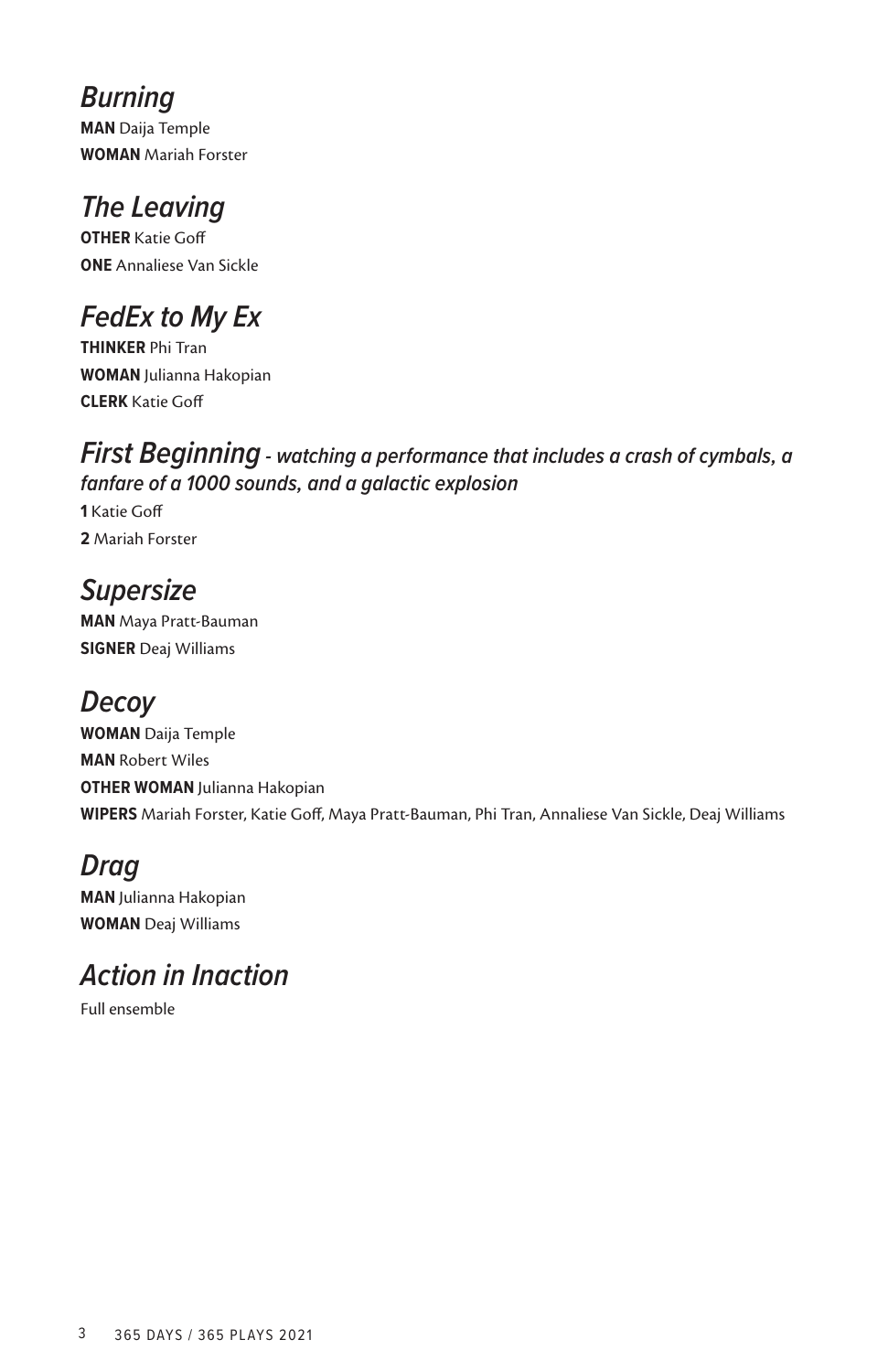# *Director's Notes*

Though Suzan-Lori Parks wrote **365 Days/365 Plays** nearly 20 years ago, the short plays still resonate. They touch on rampant capitalism, identity, bigotry, and the human search for significance. Her year's examination of humanity reveals something that is never perfect, but always striving.

The 18 plays chosen for this production also offer a look at beginnings and endings. *Start Here, Hole, Empty* and *The Great Depression* look at the **beginnings** of journeys, adventures and relationships. *Veuve Clicquot*, *The Ends of the Earth*, *The Executioner's Daughter*, and *Beginning, Middle, End* look at sometimes dark **endings**. *First Beginning* embraces both a beginning and an end! And the other plays show various versions of the **middle**, with all its suffering and confusion and complicated beauty.

Parks' view of humanity's journey on the earth is filled with complicated beauty. Not so perfect but always beautiful. It seems incredibly tender and compassionate to me, and a view we need now, in this particular moment of our journey.

#### **Danielle Cain**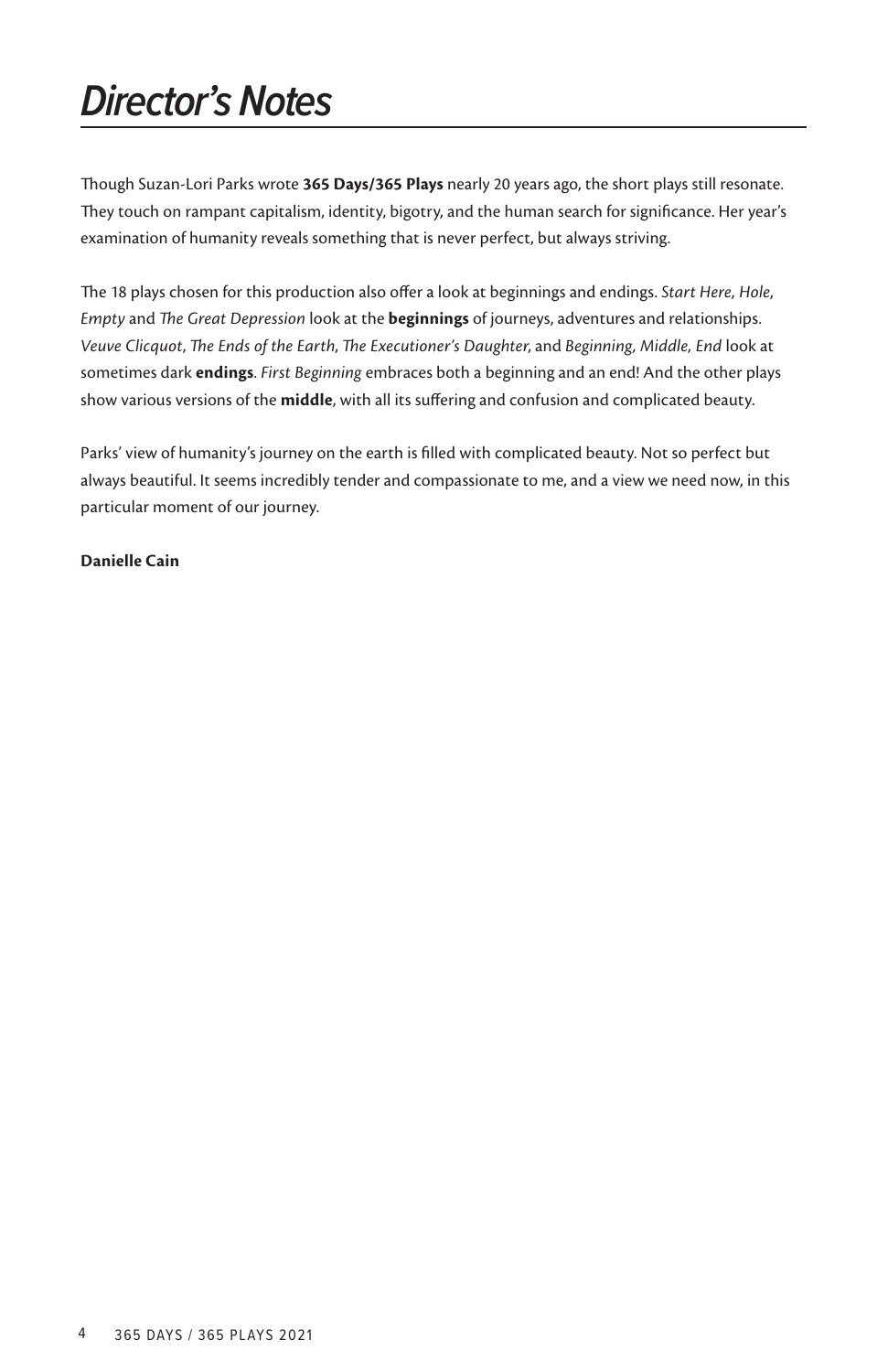#### *The Humble Beginning of 365 Days/365 Plays by Avery Flasher-Duzgunes, Dramaturg*

On November 13, 2002, groundbreaking playwright Suzan-Lori Parks began the unique challenge of writing one play each day for an entire year. She originally considered the first of January, 2003, but instead began that very day, November 13, in order to honor the notion of daily inspiration. Rain or shine, and regardless of other commitments, Parks ritually wrote exactly one short play each day. The original dramaturg for the first official production of this cycle, Rebecca Ann Rugg, described this engagement as a powerful form of devotion, meaning both a commitment to the task at hand as well as a spiritual practice. Rugg states in her article "Dramaturgy as Devotion" that "participants frequently spoke of their happiness at the opportunity to reconnect with their original desires to make theatre and also with a reanimated feeling of connection to the deep purposes of making art."

Originally, the 365- day challenge was strictly a personal undertaking aimed at process rather than production. Accordingly, the plays contain some very abstract stage directions. For example, "Inaction in Action" (the first play in tonight's performance) contains stage directions that might be thought of as radical time vectors, where characters are trying to complete tasks for a supposedly infinite amount of time without ever getting them done. Parks' stage directions for this play begin, *"Onstage are 365 things to do, that is, 365 tasks. What are the tasks? Yr choice."*

Instead of building up to a climax, the plays amalgamate as something greater than the sum of their parts. In other words, they are not steps on a ladder, but a series of elevated platforms that relate to and inform each other. The 365-day cycle highlights the earth's trip around the sun, with time being cyclical as opposed to linear.

This layout evokes themes of spiritual growth and rebirth, ever-present throughout the plays. The cycle of plays is a temporal map of the seasons, with times of year expressing different moods and concepts. Parks wrote "Empty" (the tenth play in our performance), for instance, in the middle of January, and the play is about the potential presented by an empty space. Both the play, along with the winter season when it was written, suggest empty darkness with hope on the horizon.

The pieces make nods to the Hindu religion and cyclical reincarnation, reminding us how strongly content is linked to form in *365 Days/365 Plays.* Parks explicitly references Hinduism in "Start Here" (play two in our performance), a telling of the conversation between Krishna and Arjuna from the *Bhagavad Gita*, a Hindu scripture. Here, Krishna convinces Arjuna to embrace spiritual interconnectedness and a more collective interpretation of humanity. This helps inspire Arjuna to take action as they head into a great battle.

*365 Days/365 Plays* has been performed in different ways over the years. Between November 2006 and November 2007, Curious Theatre in Colorado organized a national effort to perform all the plays – over 700 theater companies across the country signed up to perform a week's worth of plays each, one play a day for a week. A 2017 production by Full Circle Theatre Company in Minneapolis 2017 intertwined forty-six of the plays, and ran for two weeks. Our performance tonight contains a sampling of eighteen different plays chosen from various points in the calendar. We hope you enjoy the unique aesthetic presented tonight in Sonoma State's staging of Suzan-Lori Parks' great cycle, *365 Days/365 Plays*.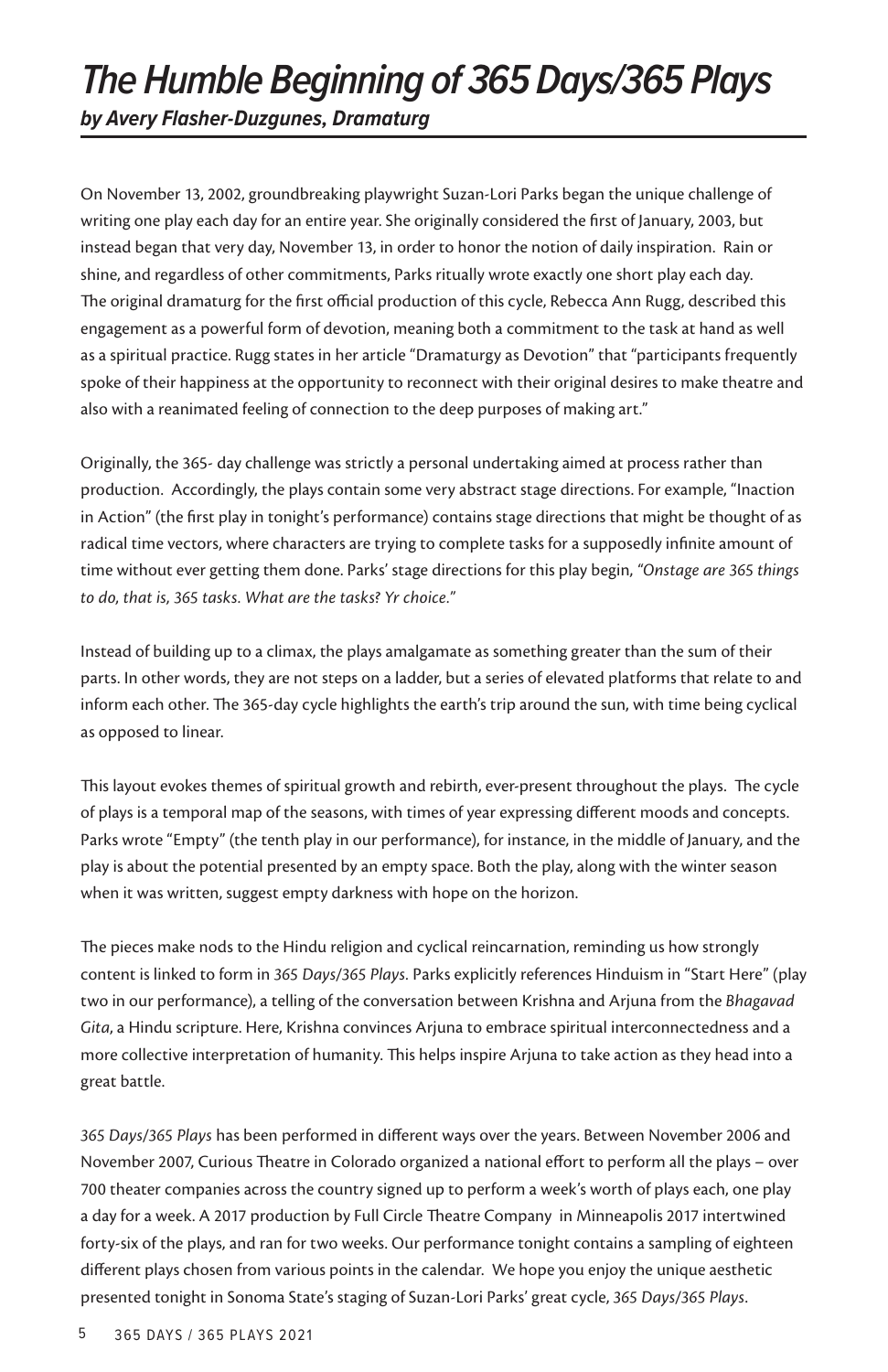

*Play # 1, "Inaction in Action" – Left to right, with green screen: Maya Pratt-Bauman, Julianna Hakopian (behind), Annaliese Van Sickle, Daija Temple (behind), Mariah Forster, Robert Wiles, Phi Tran, Katie Goff, Deaj Williams.*



*Play # 1, "Inaction in Action" – Left to right, with effects: Annaliese Van Sickle, Julianna Hakopian, Maya Pratt-Bauman, Daija Temple, Mariah Forster, Robert Wiles, Phi Tran, Katie Goff.*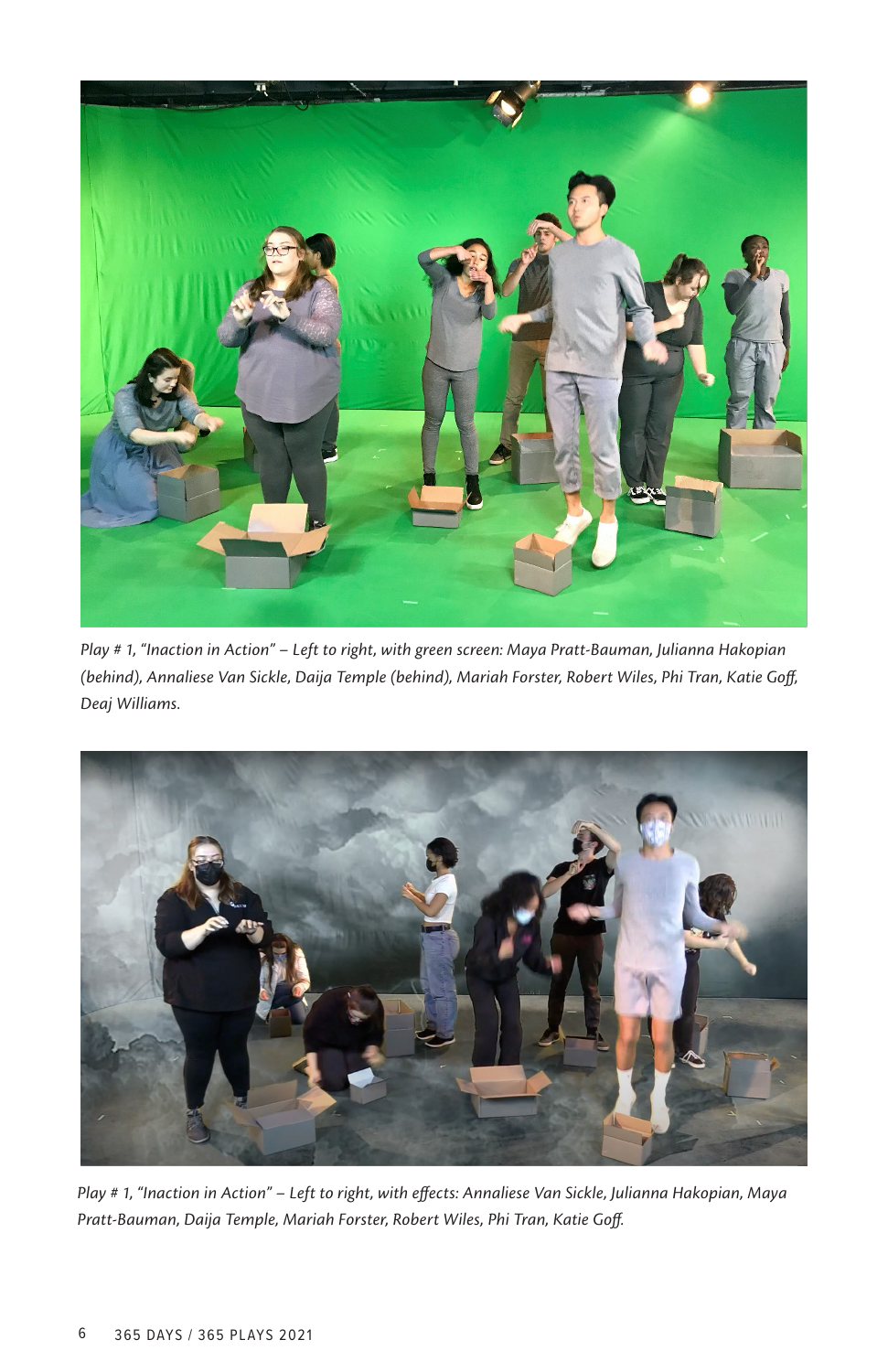# *The Style of Playwright Suzan-Lori Parks*

*by Avery Flasher-Duzgunes, Dramaturg*

Suzan-Lori Parks was born in 1963 in Fort Knox, Kentucky, and grew up with two siblings in a military family. Parks wrote poems and songs in her childhood, and was largely drawn to the idea of being a writer after reading the poetic novel *To The Lighthouse* by the great English writer Virginia Woolf. While attending Mount Holyoke College in Massachusetts, she took short- story writing classes at Hampshire College down the road with James Baldwin, the great American novelist, playwright, and activist, who inspired her to look into playwriting as a career.

Throughout the years, Parks has written numerous screenplays, teleplays, and stage plays, becoming the first African American women to receive the Pulitzer Prize in Drama, awarded for her play *Topdog/ Underdog* (2001), which tells the story of two African-American brothers struggling against poverty and racism while reflecting on their past together.

One of Parks' most prominent plays is *The America Play* (1994), about an African-American gravedigger named The Founding Father. The Founding Father bears a resemblance to Abraham Lincoln and impersonates him at a museum as a side gig, allowing tourists to shoot him with toy guns, reenacting his assassination. Much of the play involves the Foundling Father giving his spiel on the history of Lincoln and why he appreciates him so much. As he does this, he is consistently interrupted by tourists dressed as John Wilkes Booth who wish to partake in the simulation. His wife, Lucy, and son, Brazil, are also major characters in the play and discuss the meaning of his life as an impersonator after he has left them. This play exemplifies a common theme throughout Parks' works, the mark of America's dark history.

Parks is known especially for her unique, abstract playwriting style, which she outlines in her 1994 essay "Elements of Style." For example, she employs a structure in her plays that she refers to as "repetition and revision," or "rep and rev," where instead of a plot progressing from point A to point B, it repeats itself, each time with some spin or twist, until it eventually shifts to another plot point. This allows some time to be spent experimenting with particular events within the narrative before moving on to others. Parks' style also characterizes time as having a circular shape.

Parks describes passages in her scripts that she calls "spells," in which characters' names are shown in the scripts, often alternating between characters, but there is no dialogue. Here is an example from "Hole," the seventh of tonight's plays.

**Man** Suit yrself. Its a free country. **Woman** Is it? **Man Woman Man** Yr one of those agitators, arentcha?

This gives the director room to decide what meaningful action will transpire in these dialogue gaps.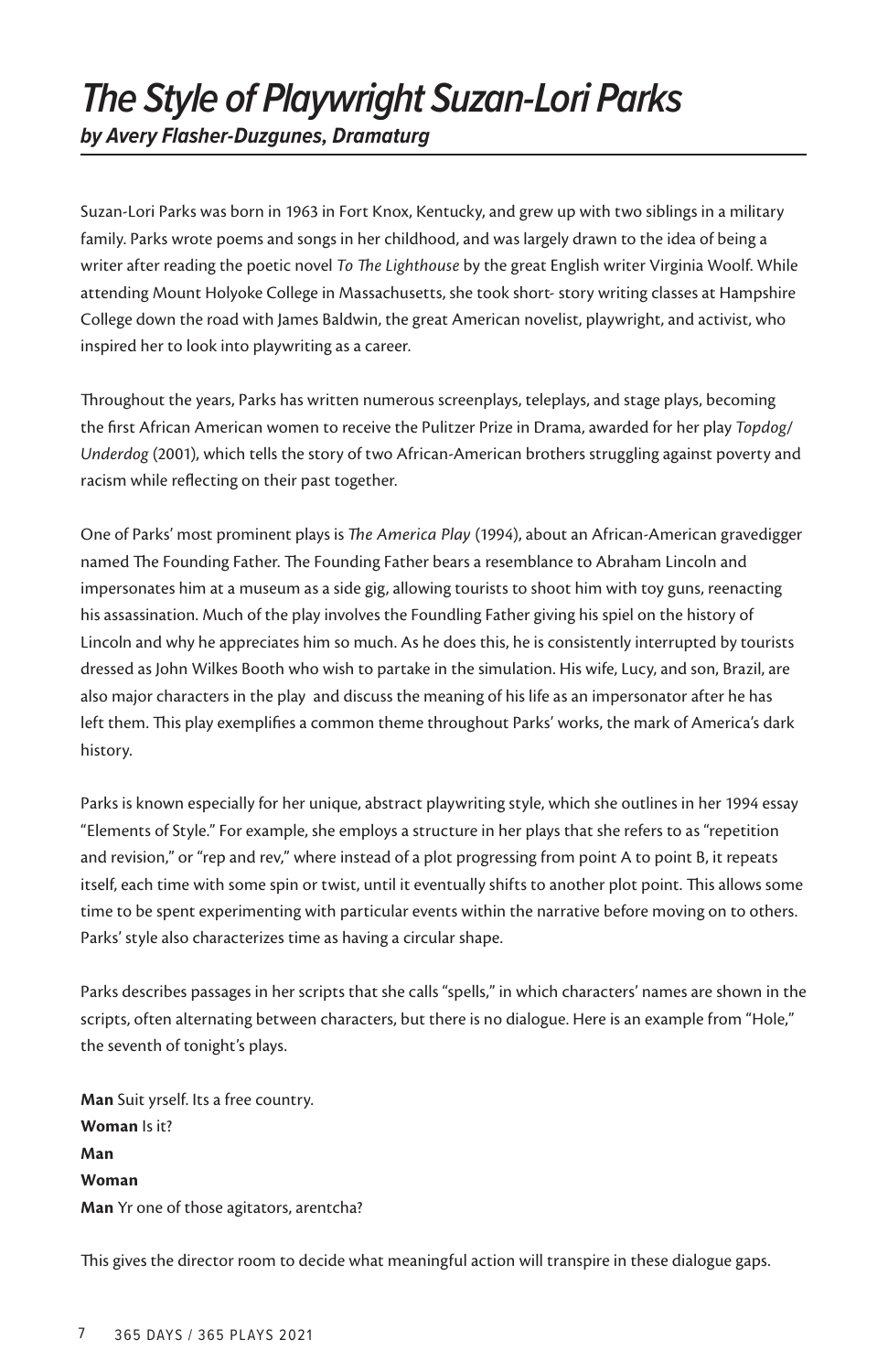Both *The America Play* and *365 Days/365 Plays* feature these signature elements. For instance, Parks uses "rep and rev" to structure scenes with The Founding Father character. While he is at his museum stand impersonating Lincoln, his conversations with customers tend to repeat in general structure, with a slightly different premise each time.

Likewise, in "Decoy" from *365 Days/365 Plays*, the sixteenth of tonight's plays, "rep and rev" drives the narrative of the man trying to court a woman then having to repeat the same actions due to a mistaken identity. According to Parks, these elements are ultimately "…ideas, feelings, thoughts, takes on the world, riffs, ways of approaching the word, the page, the event, the subject, the stage, that keep me *awake*."

*Note for the curious: Dramaturgy is a theater discipline and profession that has existed formally since the eighteenth century. The dramaturg is the production's story analyst. Using text analysis and research, the dramaturg consults on the director's staging vision as well as on the playwright's original intentions in the script. Dramaturgs also use program notes like these, as well as other forms of public engagement, to build conversation between the world of the play and the audiences and artists who enter it.*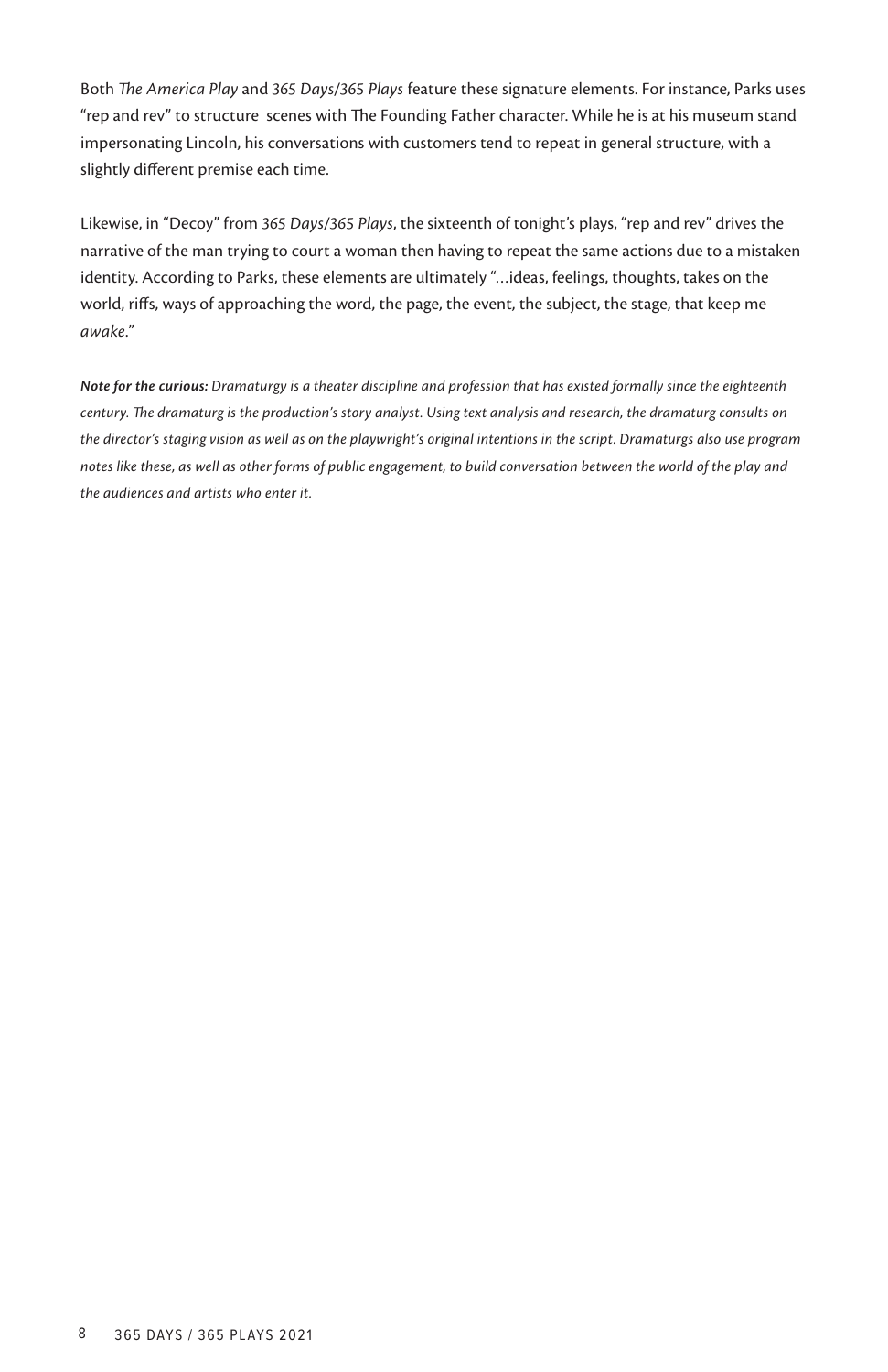

*Play # 5, "The Executioner's Daughter" – Katie Goff, Mariah Forster in front of green screen.*



*Play # 5, "The Executioner's Daughter" – Katie Goff, Mariah Forster with effects added.*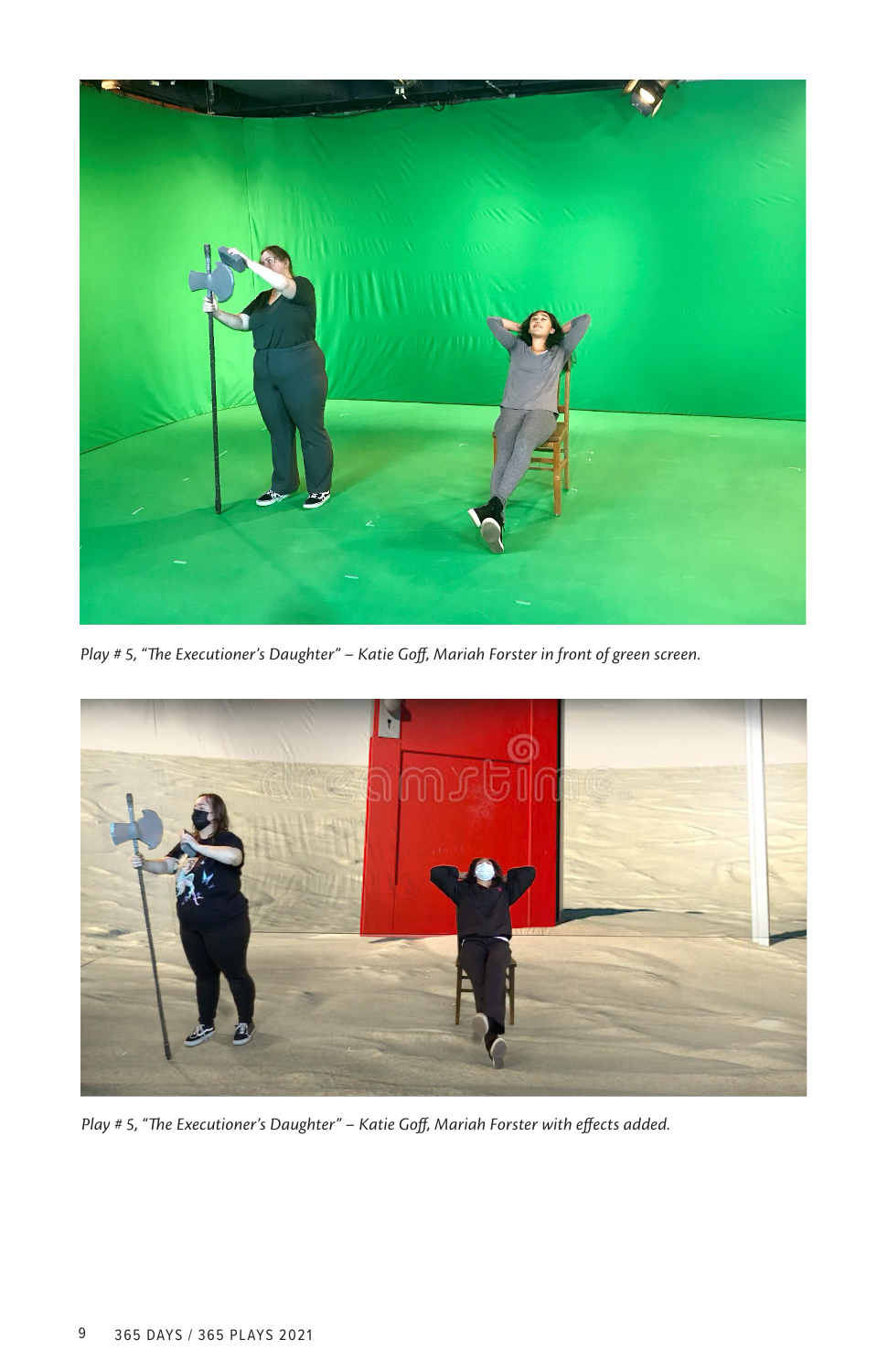#### *Welcome to the Department of Theatre Arts & Dance*



**EVERT B. PERSON THEATRE** is an extraordinary learning laboratory, a fully-equipped live performance space containing professionally staffed costume and scene shops, where SSU students learn skills essential to the art of live dance, music and theater performance. For today's show, through performance-related coursework, the students have spent weeks in this building hammering, harmonizing, acting, welding, stitching, and cabling, under the mentorship of professional staff, designers, and faculty. We hope you enjoy the product of the students' learning and skill-building process.

#### *2020-21 EVERT B. PERSON SCHOLARSHIPS*

**ACTING** Maya Pratt Bauman

**DANCE** Abigail Eissman, Alessandra Balestrieri-Jennings, Zara Labbe, Jennifer Martuscelli **TECHNICAL THEATRE** Elise Clark, Sabrina Hick **THEATRE STUDIES** John Ruzicka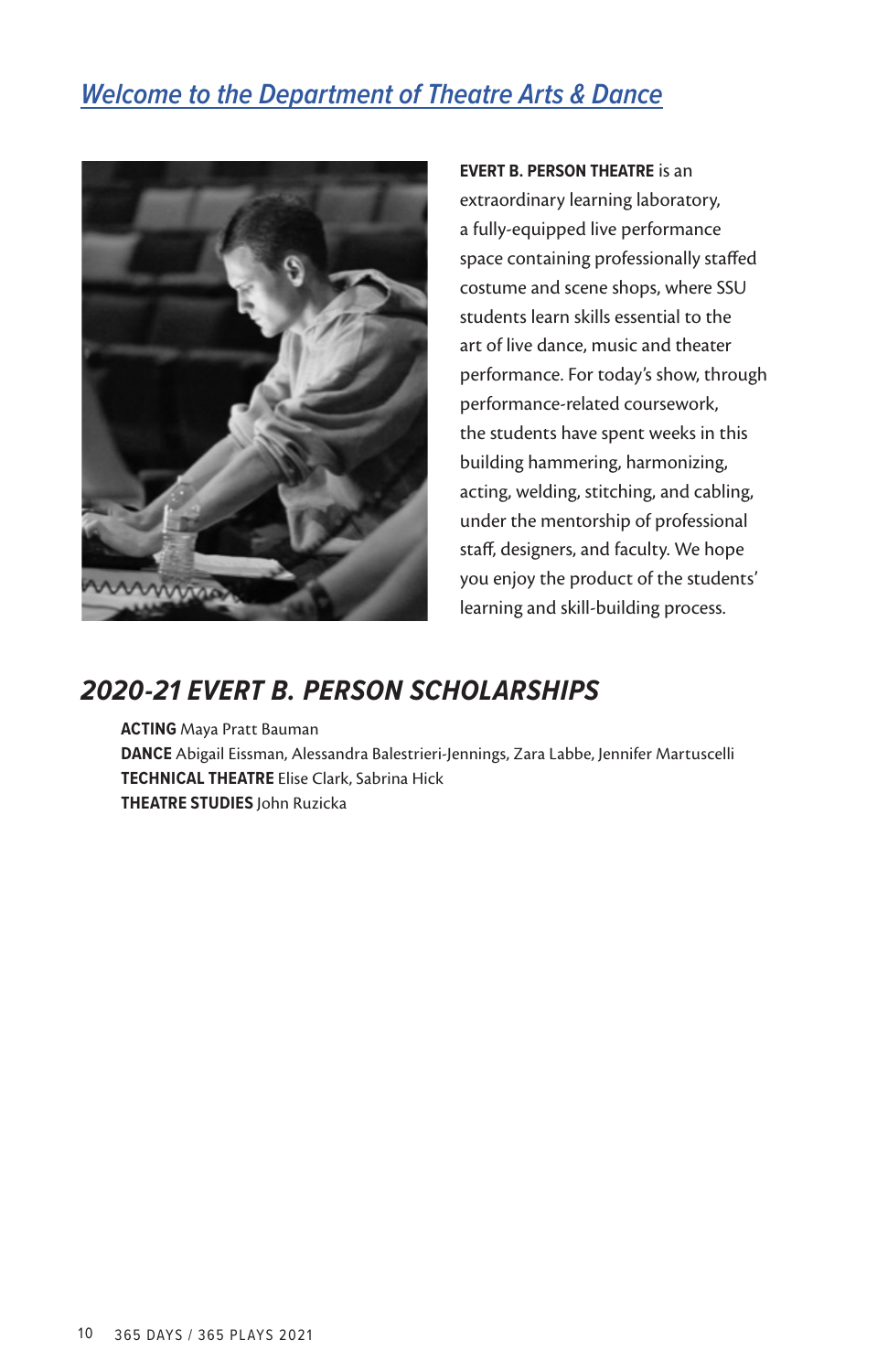# **Dr. Hollis Robbins, Dean, School of Arts and Humanities**

#### *Acting*

**Example 12 Separate Chair**<br> **Acting**<br> **Acting**<br> **Acting**<br> **Acting**<br> **Acting**<br> **Acting**<br> **Acting**<br> **Acting**<br> **Acting**<br> **Acting**<br> **Acting**<br> **Acting**<br> **Convert Californity, Come Study, C<br>
Danna Ensemble<br>
<b>Convert Californity Marie Ramirez Downing** Program Director Introduction to Acting, Advanced Scene Study, Voice, Movement, Devised Theatre Workshop **Danielle Cain** Voice, Scene Study, Comedy of Manners, Shakespeare, Audition, Drama Ensemble **Laura Odeh** Beginning Acting, Career Prep and Planning, Physical Theatre **Doyle Ott** Critical Thinking, Children's Theater, Humanities Learning Community, Commedia dell'Arte, Feldenkrais, Theatre History **Paul Draper** Professor Emeritus

#### *Dance*

**Christine Cali and Kristen Daley** Dance Program Co-Directors **Christine Cali** Contemporary Dance Forms, Choreography, Global Perspectives in Dance, Improvisation/Somatic Practices, Theatre in Action, Critical Thinking, Actor/Dancer Collaboration, Dance Ensemble, Spring Dance Choreography, Dance for Everybody **Kristen Daley** Contemporary Dance Forms, Anatomy for Dance, Choreography, Dance History & Criticism, Yoga, Dance Conditioning, Actor/Dancer Collaboration, Dance Ensemble, Spring Dance Choreography, Global Perspectives in Dance **Jennifer Jaffe** Ballet **Nancy Lyons** Professor Emeritus **Farrah McAdam** Dance Ensemble, Dance for Everybody, Hip Hop **Byb Chanel Bibene** African Dance Forms, Contemporary Dance Forms

## *Technical Theatre*

**Anthony Bish** Program Director Scene Design, Light Design, Prop Design, Stage Management, Portfolio **Robyn Spencer-Crompton** Costume Instruction **Hannah Dakin** Stage Management Instruction

#### *Theatre Studies*

**Scott Horstein** Program Director Dramaturgy, Contemporary Theatre, Playwriting, Research Methods, Theatre History, Humanities Learning Community **Judy Navas** Professor Emeritus

#### *Guest Speakers*

- **Olivia Bowman-Jackson Abdur-Rahim Jackson Farrah McAdam Logan Marshall-Green Guillermo Aviles-Rodriguez Rulan Tangen**
- **Osvaldo Ramirez Beowulf Boritt Adam Versényi Jamie Nakama Mestre Espaço Nakissa Etemad**
- **Uzoamaka Nwankpa Joti Singh Lourdes Guzmán González Brenda Muñoz Salazar**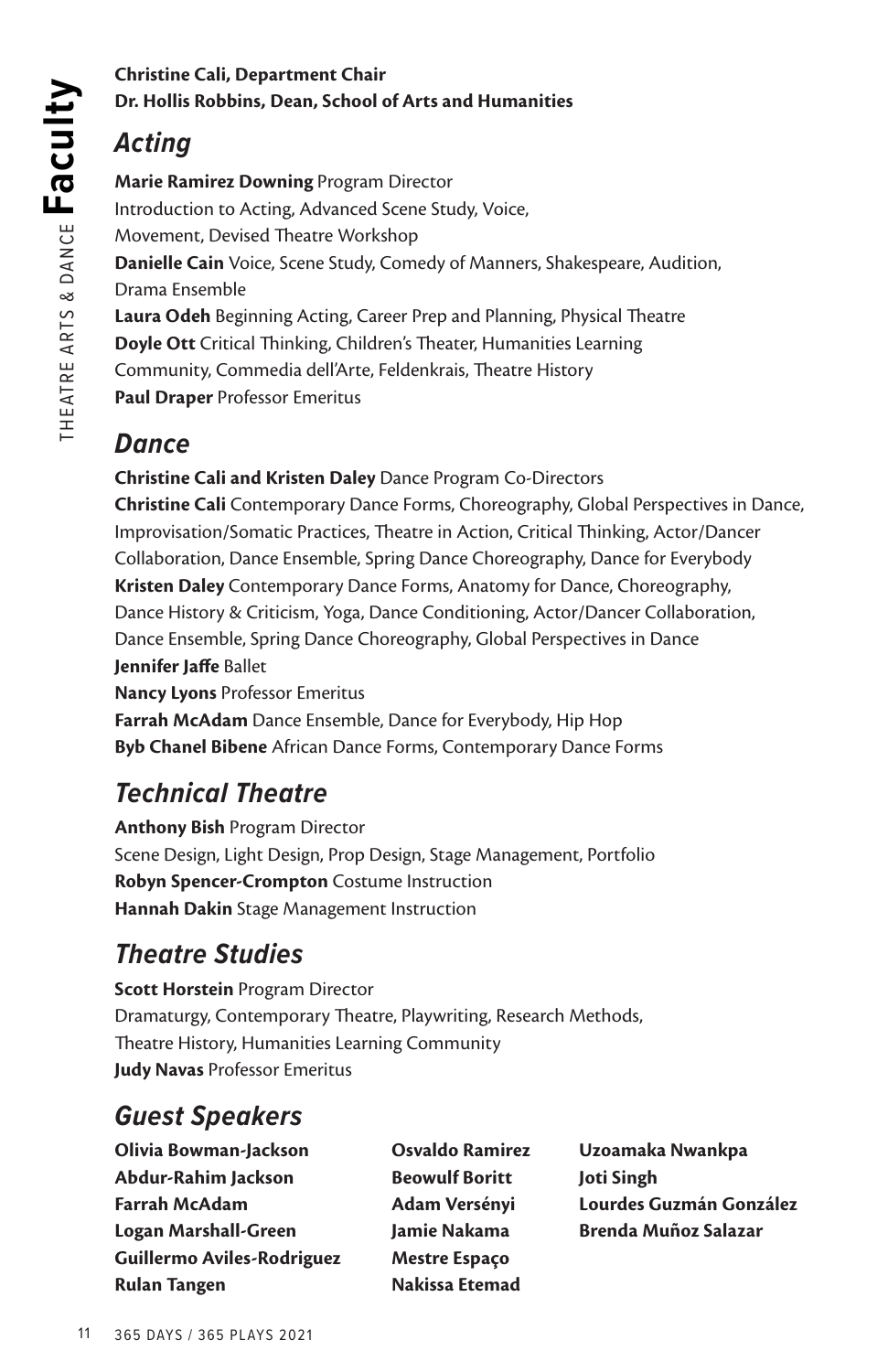#### *CPA Professional Staff*

**ADMINISTRATIVE MANAGER** Tai Russotti **ADMINISTRATIVE SPECIALIST, DEPARTMENT OF MUSIC** Brooke Tester **ADMINISTRATIVE SPECIALIST, DEPARTMENT OF THEATRE ARTS & DANCE** Douangta Sorenson **ASSISTANT TO THE DEAN** Leigh McTaggart **COMMUNICATIONS AND OUTREACH ANALYST** Linda Eichhorn **PUBLIC AFFAIRS/COMMUNICATIONS SPECIALIST** Jana Duncan **COSTUME SHOP SUPERVISOR** Teresa Kopaz **TECHNICAL DIRECTOR** Theo Bridant **PRODUCTION COORDINATOR** Fancelle Mariano